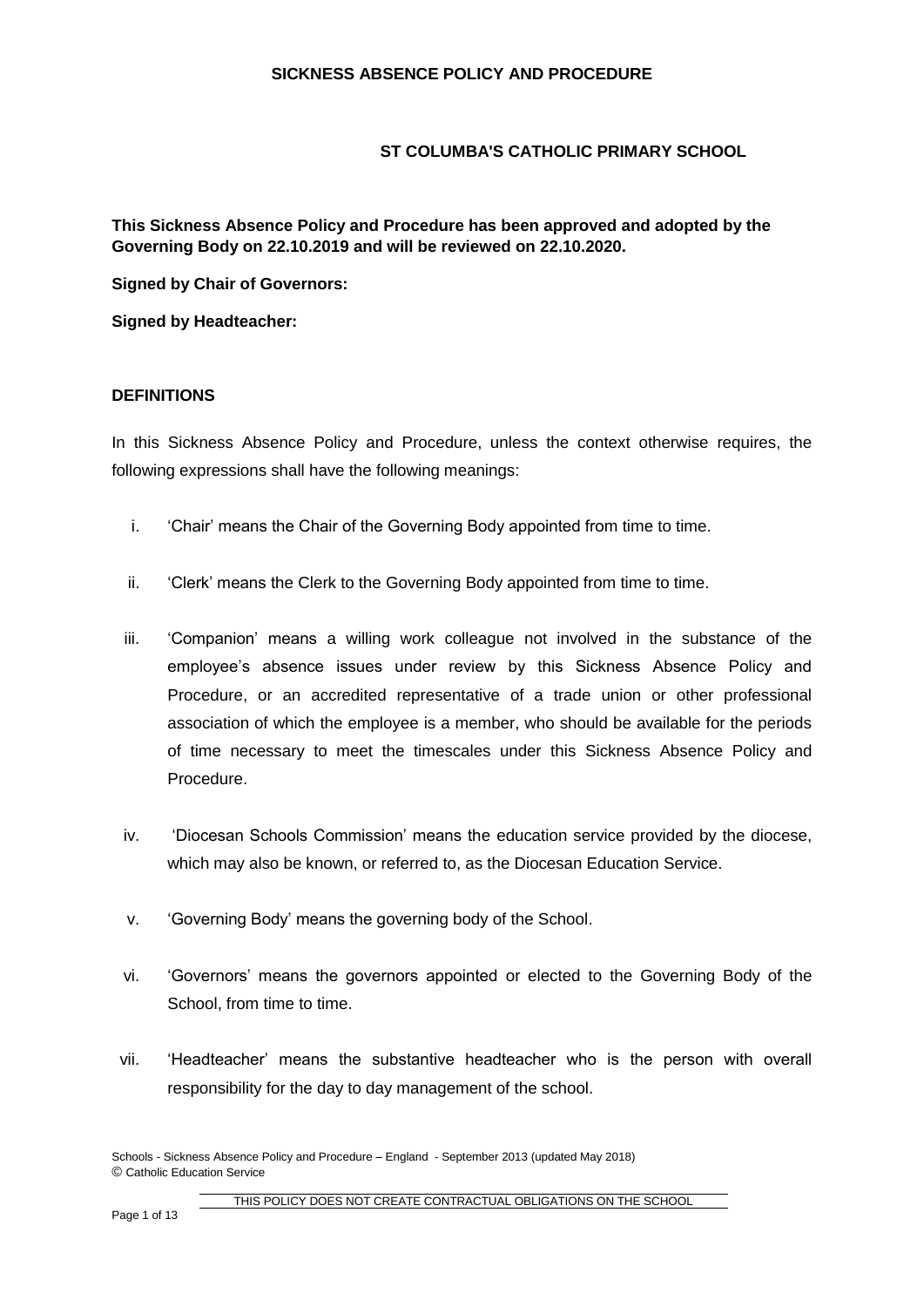- viii. 'School' means the school or college named at the beginning of this Sickness Absence Policy and Procedure and includes all sites upon which the school undertaking is, from time to time, being carried out.
- ix. 'Vice-Chair' means the Vice-Chair of the Governing Body elected from time to time.

# **1. SCOPE OF PROCEDURE**

- 1.1 This Sickness Absence Policy and Procedure applies to you if you are an employee or worker at the School (hereinafter referred to as an "employee" or "you").
- 1.2 The purpose of this procedure is to establish a framework for the effective management of staff sickness absence taking into account both the welfare of employees and the requirements of the School to deliver an effective education to its pupils.
- 1.3 An employee is entitled to have access by arrangement to their personnel file and to request the deletion of time-expired records in line with the provisions of the General Data Protection Regulation (GDPR).
- 1.4 The Governors delegate their authority in the manner set out in this policy.
- 1.5 When implementing this policy and procedure, the Governors should have regard to the School's Health and Safety Policy and Procedure in relation to any overlapping health and safety consideration(s) that may arise.
- 1.6 For the avoidance of doubt this policy and procedure may be used concurrently with the School's Capability Policy and Procedure and Disciplinary Policy and Procedure.
- 1.7 In this policy "working day" means any day on which you would ordinarily work if you were a full time employee. In other words "working day" will apply differently to teaching and non-teaching staff. However, part-time and full-time staff will not be treated differently for the purposes of implementing this policy and procedure.
- 1.8 The School is committed to ensuring respect, objectivity, belief in the dignity of the individual, consistency of treatment and fairness in the operation of this policy. This commitment extends to promoting equality of opportunity and eliminating unlawful discrimination throughout the school community.
- 1.9 This Sickness Absence Policy and Procedure offers opportunities to ensure justice for teachers, support staff and pupils alike and has the potential for the expression of Christian qualities such as honesty, self-knowledge, respect for others and their gifts, recognition of the needs and achievements of others, challenge of self and others, personal growth and openness.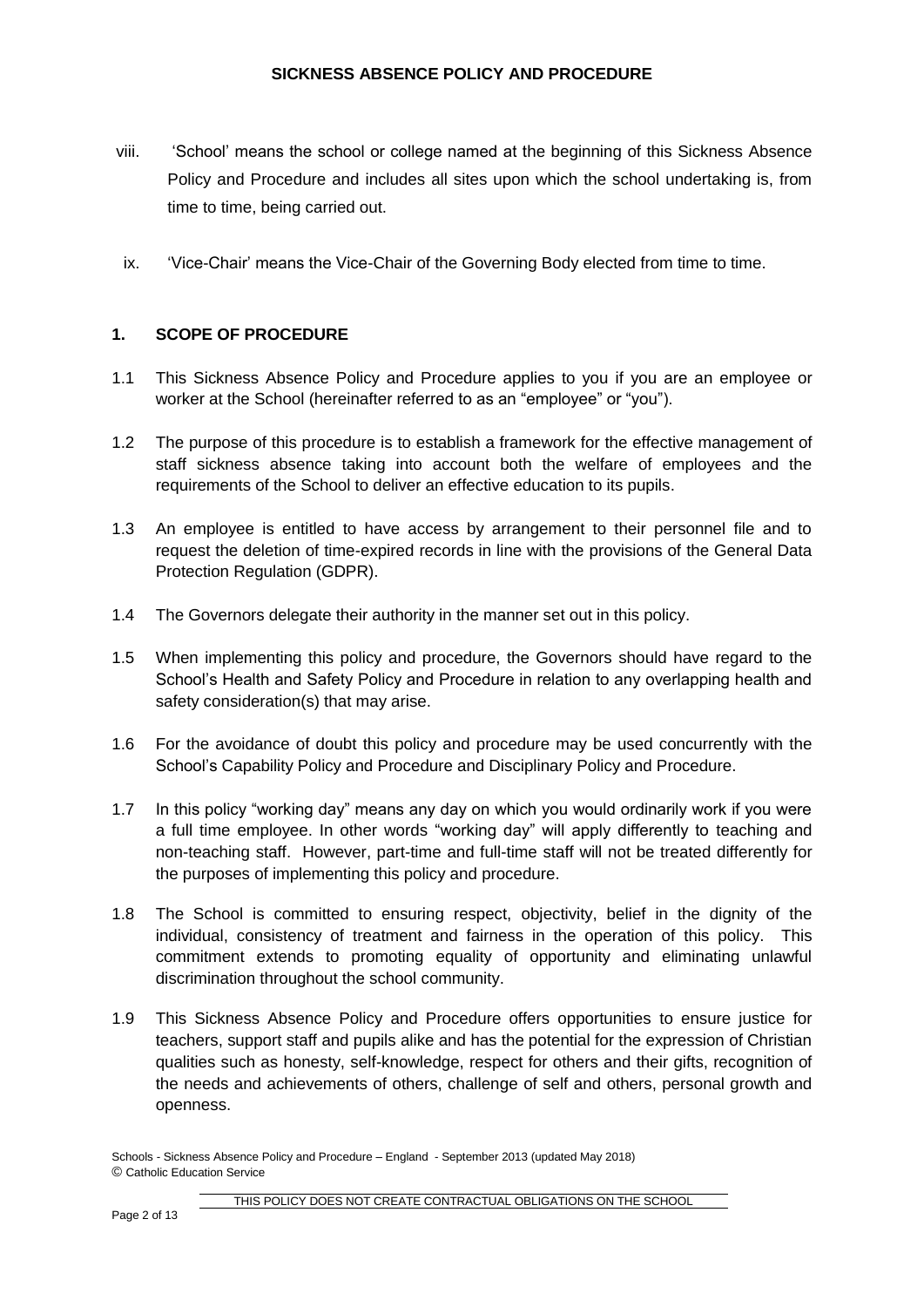# **2. GENERAL PRINCIPLES**

The Governors expect the School to:

- 2.1 Never ignore sickness absence
- 2.2 Always monitor attendance
- 2.3 Ensure that short term absences do not go unnoticed
- 2.4 Take swift, supportive action if the absence is work related
- 2.5 Keep accurate, up to date, employee attendance records
- 2.6 Handle attendance problems promptly and sensitively, in a supportive manner
- 2.7 Develop and maintain an atmosphere that encourages people to come to work
- 2.8 Deal with each person as an individual
- 2.9 Treat all staff fairly
- 2.10 Keep Governors informed about the School's sickness absence rate
- 2.11 Seek support and advice from its HR provider, Occupational Health and the Diocesan Schools Commission, as appropriate

# **3. INFORMAL APPROACH**

- 3.1 Prior to invoking the formal steps set out in this procedure you and/or your line manager may (where appropriate and practicable) initiate an informal discussion regarding your absence from work.
- 3.2 Depending on the circumstances and cause of your absence, an informal discussion may lead to agreeing strategies with you to help improve and maintain attendance levels. In agreeing to a strategy informally you are entitled if you wish to include your Companion in the informal discussion process.
- 3.3 The School is not procedurally required to implement an informal approach to investigating the reason for your absence and it is your responsibility to follow the appropriate procedure in informing the School of the reason for your absence and to fulfil your obligations set out in Paragraph 4 below.

#### **4. EMPLOYEE'S OBLIGATIONS**

Employees are expected to:

- 4.1 Comply with the School's sickness notification procedure
- 4.2 Ensure medical advice and treatment, where appropriate, is received as quickly as possible in order to facilitate a return to work
- 4.3 Take and follow the medical advice and treatment offered
- 4.4 Keep in regular touch (consistent with your medical condition) and inform the Headteacher, or nominated person (or Chair in the case of sickness absence of the Headteacher), of any significant developments affecting the period of absence
- 4.5 Attend medical appointments promptly.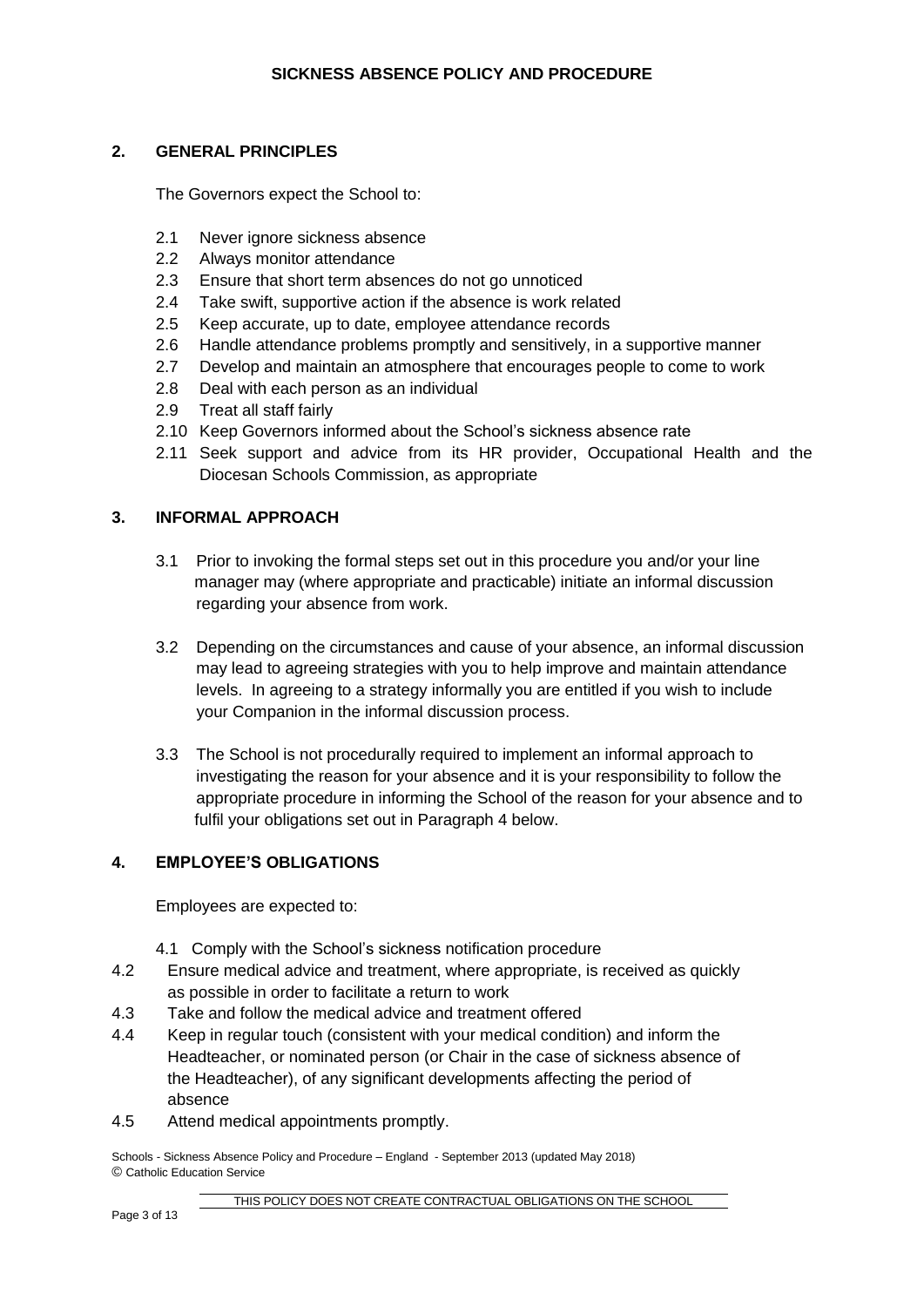4.6 Inform the Headteacher (or Chair in the case of sickness absence of the Headteacher) immediately of any side effects associated with your health condition and/or medication that could have an impact on your suitability to work with children.

# **5. SICKNESS NOTIFICATION PROCEDURE**

- 5.1 You must contact the School in accordance with your Contract of Employment (and/or the Staff Handbook or equivalent document).
- 5.2 You should contact the School personally and not ask third parties (such as members of your family or friends) to inform us on your behalf. This is because we cannot be certain of the identity of the third party and whether they are acting in your interests. In exceptional circumstances where you are physically incapable of communicating with us yourself (for example due to being hospitalised in a state of concussion), we may need to rely on a third-party explanation for your absence.
- 5.3 Brief details of the reason for absence and, if possible, some indication of a likely return to work date should be given during this contact. The position in relation to current workload should be discussed in order to help the School make appropriate cover arrangements.
- 5.4 If your absence is the result of an accident or an injury sustained at work then this information must be made known. You should indicate if the incident has been reported, when it was reported and to whom.
- 5.5 If you are still unfit for work after three successive working days you must once again contact the Headteacher or nominated person on the fourth day of absence and advise them of the likely duration of your continued absence according to any medical advice you have received.
- 5.6 The Conditions of Service for Teachers in England and Wales (the Burgundy Book) stipulates that a self-certificate should be completed from not later than the fourth working day of absence. Teachers are required to complete a selfcertificate to cover every day of absence, including half days.
- 5.7 A doctor's Statement of Fitness for Work (a "doctor's statement") must be provided by all staff and sent to the Headteacher or other nominated person from the 8th calendar day of sickness.
- 5.9 If more than one doctor's statement is required for any period of absence, you must keep the Headteacher, or nominated person, informed of developments on a weekly basis. The Headteacher, or other nominated person, is also entitled to make reasonable contact with you during your sickness absence, whether or not you have complied with the requirement to make weekly contact. The purpose of maintaining such contact (whether on a weekly or reasonable basis) during such period of sickness absence is to ensure that the educational needs of the School are fulfilled, to give you the opportunity to indicate if there are any ways in which the School may be able to support you and to give you the opportunity (if you wish it) to be kept up to date with developments at the School.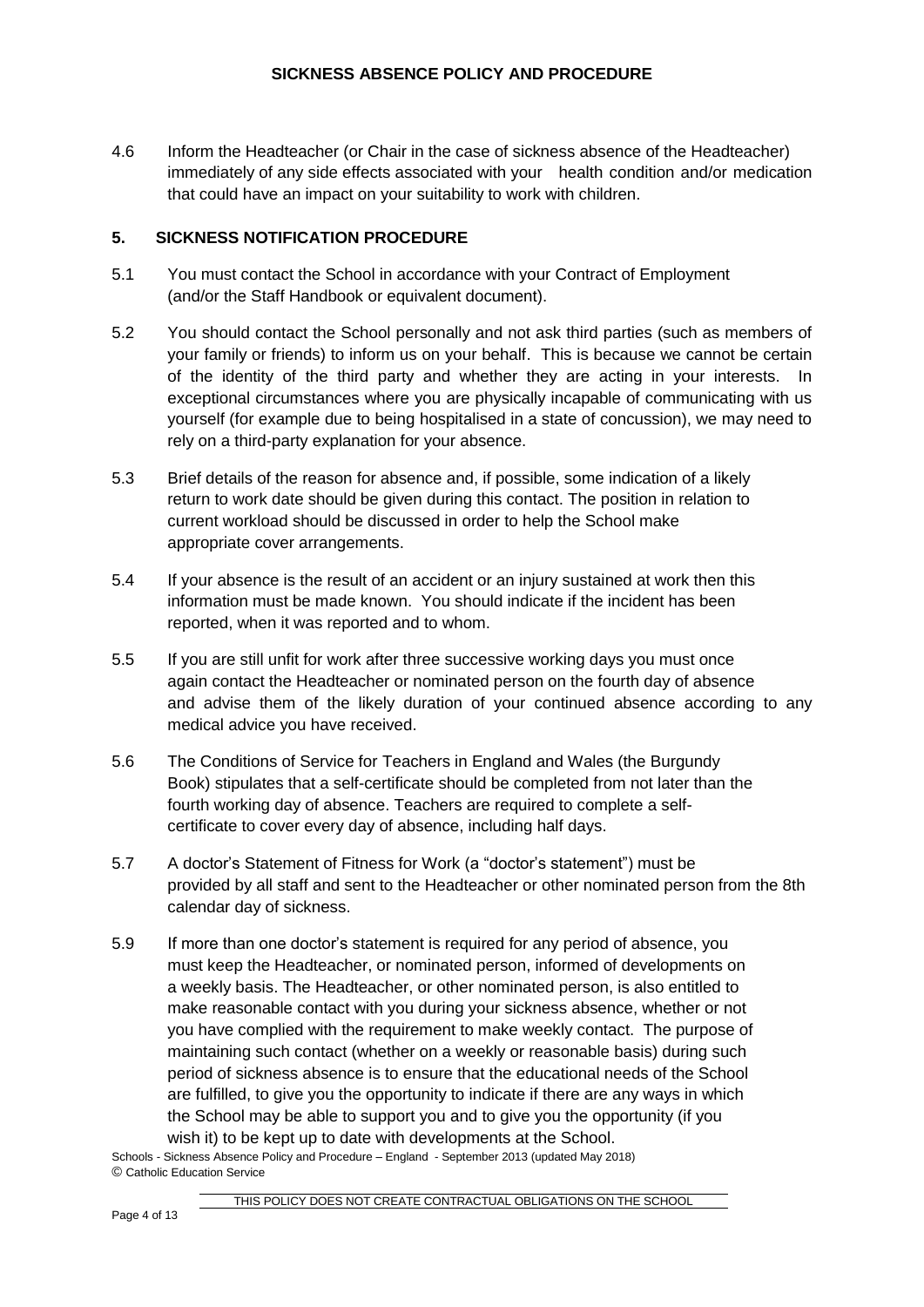5.10 The requirement that you maintain weekly contact during any period of sickness absence may be relaxed by the School if a doctor's statement indicates that such contact would hamper your return to work or, alternatively, by agreement between you and the School.

#### **6. RETURN TO WORK DISCUSSIONS**

- 6.1 After **every** absence your line manager (or other appointed person) will welcome you back to work and discuss with you:
	- 6.1.1 the reasons for your absence;
	- 6.1.2 whether the appropriate notification has been completed;
	- 6.1.3 your fitness to work; and
	- 6.1.4 whether there are any issues which require particular support from the School.
- 6.2 A record of this return to work discussion should be placed on your personnel file.
- 6.3 Your line manager (or other appointed person) may use the return to work discussion as an opportunity to bring you up to date with developments within the School during your absence.
- 6.4 It is anticipated that a return to work discussion would normally last up to 15 minutes, but this is an indication only.
- 6.5 Because of the nature of your medical condition you may prefer not to discuss the reasons for absence with your line manager (or other appointed person) and, in that case, you may hold the return to work discussion with a member of the senior leadership team.

# **7. OCCUPATIONAL HEALTH REFERRAL**

- 7.1 The School may, at any time it considers appropriate and with your consent, refer you to Occupational Health for an assessment of:
	- (a) Your health
	- (b) Its impact on your attendance at the School
	- (c) Its impact on your fitness to perform the duties required by your employment
	- (d) Its impact on your ability to attend formal meetings or interviews under any other procedure particularly in the light of the guidance at page 20 of the Health and Work Handbook produced by the Faculty of Occupational Medicine, Royal College of General Practitioners, Society of Occupational Medicine
	- (e) What reasonable steps the School could take to improve your health and/or attendance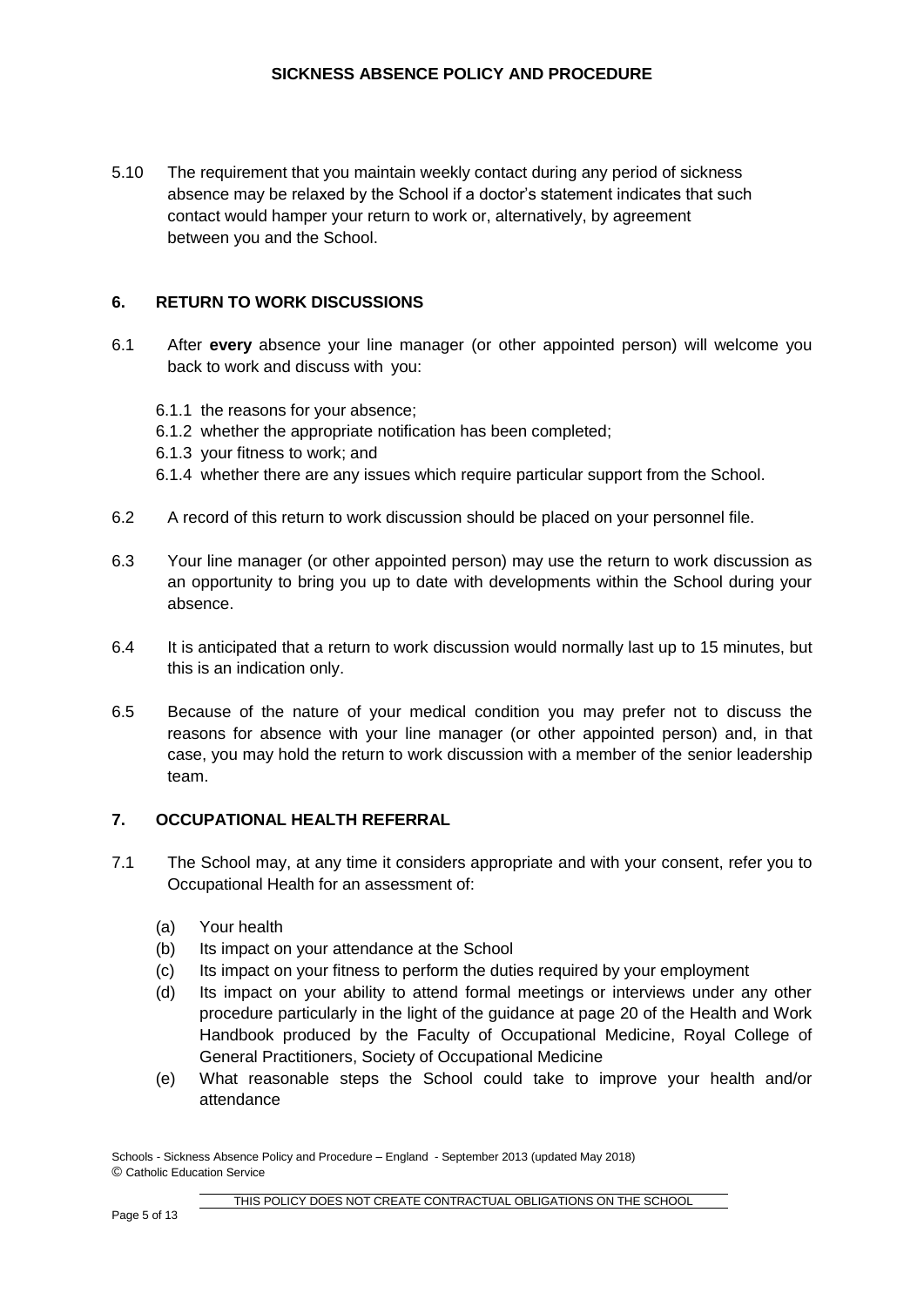# **SICKNESS ABSENCE POLICY AND PROCEDURE**

A referral to Occupational Health is a supportive measure and you are expected to cooperate fully where such a referral is made. Occupational Health appointments will be scheduled during working time, where possible.

- 7.2 Before making any decision to dismiss you on notice under this Sickness Absence Policy and Procedure the School will have referred you for at least one Occupational Health assessment and will usually consider the most recent assessment.
- 7.3 Notwithstanding Paragraph 7.2 above, if you decide not to engage in an Occupational Health referral the School will have no option but to proceed to make decisions without the benefit of medical advice.

# **8. ABSENCE REVIEWER, FINAL ABSENCE REVIEWER AND APPEAL MANAGER**

The table below sets out the persons to be appointed, where possible, throughout the stages of the sickness absence review procedure depending on the person who is/has been absent from work due to sickness:

| <b>Employee</b><br>Level     | <b>Absence</b><br><b>Reviewer</b>                                                                | <b>Final Absence</b><br><b>Reviewer</b>                        | <b>Appeal</b><br><b>Manager</b> (re<br><b>Written</b><br><b>Warnings</b> )                                  | <b>Appeal</b><br>Manager (re<br>Dismissal)                     |
|------------------------------|--------------------------------------------------------------------------------------------------|----------------------------------------------------------------|-------------------------------------------------------------------------------------------------------------|----------------------------------------------------------------|
| Headteacher                  | Chair or a non-<br>staff Governor<br>(other than the<br>Vice-Chair)<br>nominated by the<br>Chair | Governors'<br>Absence Panel<br>appointed by the<br>Vice-Chair  | A non-staff<br>Governor<br>(other than<br>the Chair or<br>Vice-Chair)<br>nominated<br>by the Vice-<br>Chair | Governors'<br>Appeal Panel,<br>appointed by the<br>Vice- Chair |
| Other<br>Leadership<br>Spine | Headteacher                                                                                      | Chair or a non-<br>staff Governor<br>nominated by the<br>Chair | A non-staff<br>Governor<br>nominated<br>by the Vice-<br>Chair                                               | Governors'<br><b>Appeal Panel</b>                              |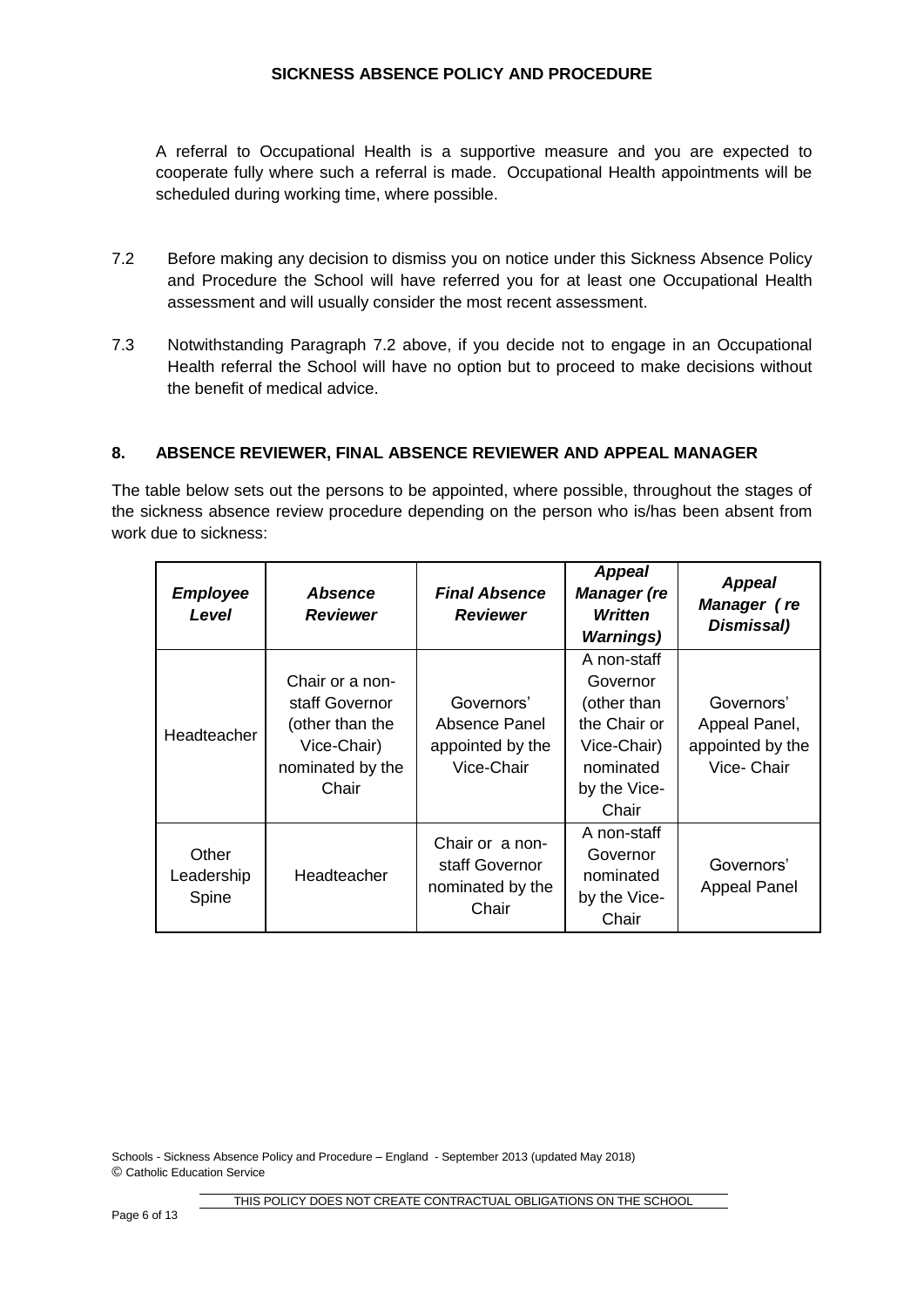# **SICKNESS ABSENCE POLICY AND PROCEDURE**

| Other<br>Teaching<br><b>Staff</b> | (1) A member<br>of the<br>Leadershi<br>p Team<br>(other<br>than the<br>Headteac<br>her)<br>appointed<br>by the<br>Headteac<br>her or in<br>the event<br>that $(1)$<br>above<br>cannot be<br>complied<br>with, $(2)$ A<br>person<br>appointed<br>by the<br>Headteac<br>her | Headteacher | Chair or a<br>non-staff<br>Governor<br>nominated<br>by the Chair | Governors'<br><b>Appeal Panel</b> |
|-----------------------------------|---------------------------------------------------------------------------------------------------------------------------------------------------------------------------------------------------------------------------------------------------------------------------|-------------|------------------------------------------------------------------|-----------------------------------|
| Other<br>Support<br><b>Staff</b>  | A person<br>appointed by the<br>Headteacher                                                                                                                                                                                                                               | Headteacher | Chair or a<br>non-staff<br>Governor<br>nominated<br>by the Chair | Governors'<br><b>Appeal Panel</b> |

**NB: In law, only the Governing Body, as the employer of staff, has the power to terminate employment, so the Governing Body will need to ensure that it has delegated this power to the Final Absence Reviewer in accordance with the table above. Where the Governing Body amends the table above, it will need to ensure that it has delegated its power to dismiss to the panel of persons and/or the individual that it appoints as the Final Absence Reviewer.** 

# **9. PERSISTENT INTERMITTENT ABSENCE**

- 9.1 Persistent intermittent sickness absence can be defined as frequent short-term absences from work that are normally sporadic and attributable to minor ailments, in many cases unconnected.
- 9.2 Managerial problems are created by the frequency of the absences and the reasons behind the absences. It can only be addressed effectively through proper monitoring systems and effective management action.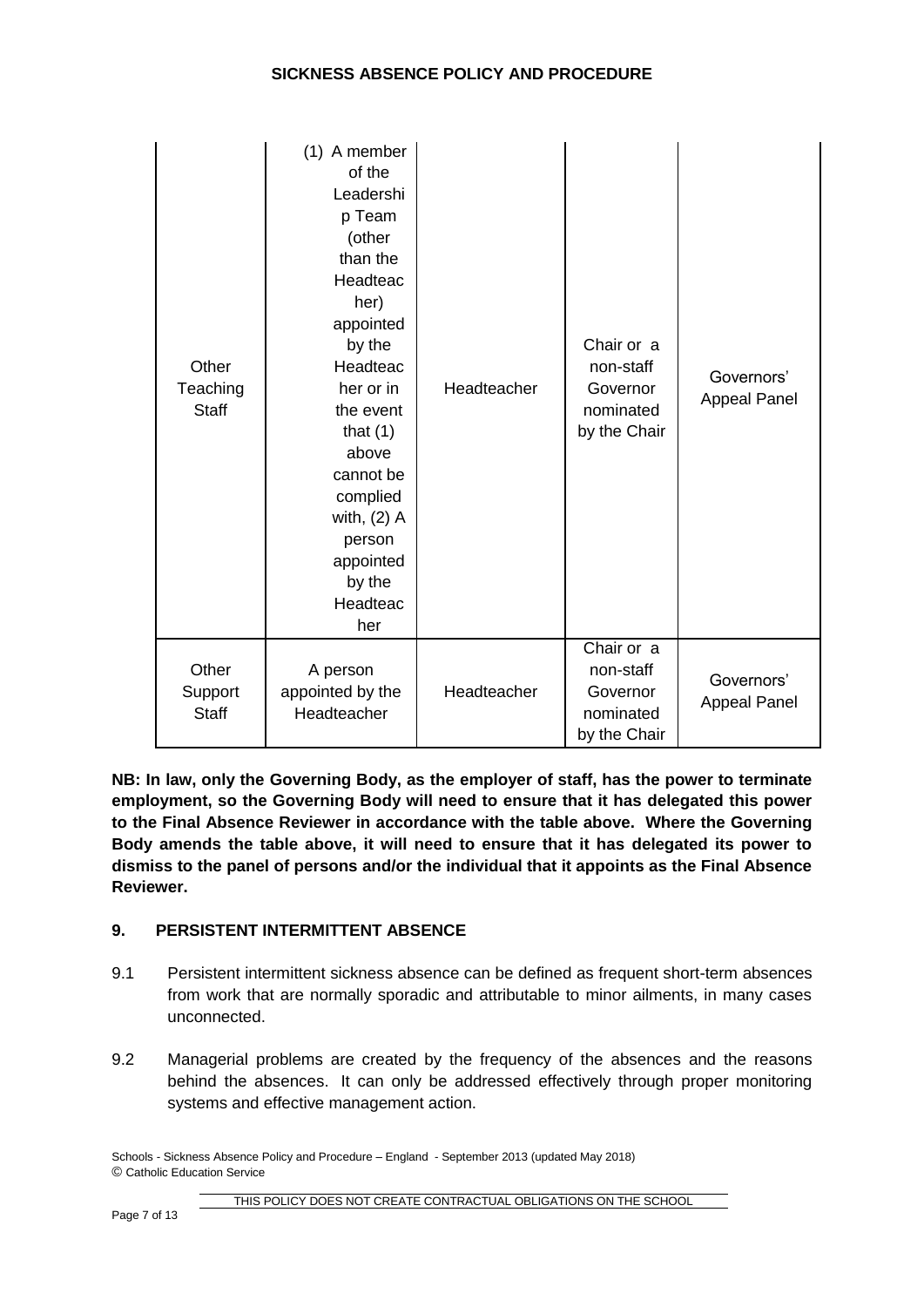# **Triggers**

- 9.3 Whilst each case of sickness absence should be considered individually and based on your working arrangements, the following triggers will normally lead to a Formal Absence Review Meeting:
	- 9.3.1 Sickness absence of 10 or more working days in any 12 month period, accrued over 3 periods of absence or more.
	- 9.3.2 Sickness absence of 6 or more days accrued over 2 or more periods in any 4 month period.
	- 9.3.3 Two periods of sickness absence both lasting 4 or more days in any 12 month period.
	- 9.3.4 Any levels of absence which show a trend or pattern e.g. Friday Monday absences, monthly dates (e.g. last Friday every month) and any other notable dates.

# **10. LONG TERM ABSENCE**

10.1 Long-term absence is where an employee is absent from work for a considerable number of weeks or months as the result of a serious health problem or planned medical procedure. It can normally be distinguished from persistent intermittent absence in that it tends to be continuous and usually can be traced to an underlying medical condition.

# **Trigger**

10.2 An absence lasting 4 working weeks will normally lead to a Formal Absence Review Meeting.

# **11. FORMAL ABSENCE REVIEW MEETINGS**

- 11.1 Where a Formal Absence Review Meeting has been triggered in accordance with Paragraphs 9.3 or 10.2 above, the School will appoint an Absence Reviewer in accordance with Paragraph 7. The Absence Reviewer will write to you inviting you to a Formal Absence Review Meeting. You will be given at least 5 working days notice of such meeting. At the same time as sending you the letter inviting you to the meeting, the Absence Reviewer will also send you a copy of the Absence Report which they have prepared and which shall:
	- 11.1.1 Set out your absences from work indicating your reasons given for the absence
	- 11.1.2 Set out any suggestions made by you or the School to make reasonable adjustments to working arrangements that could reduce your absence or assist your return to work
	- 11.1.3 Include copies of self-certificates, doctor's statements and all medical reports including those obtained from Occupational Health.

Schools - Sickness Absence Policy and Procedure – England - September 2013 (updated May 2018) © Catholic Education Service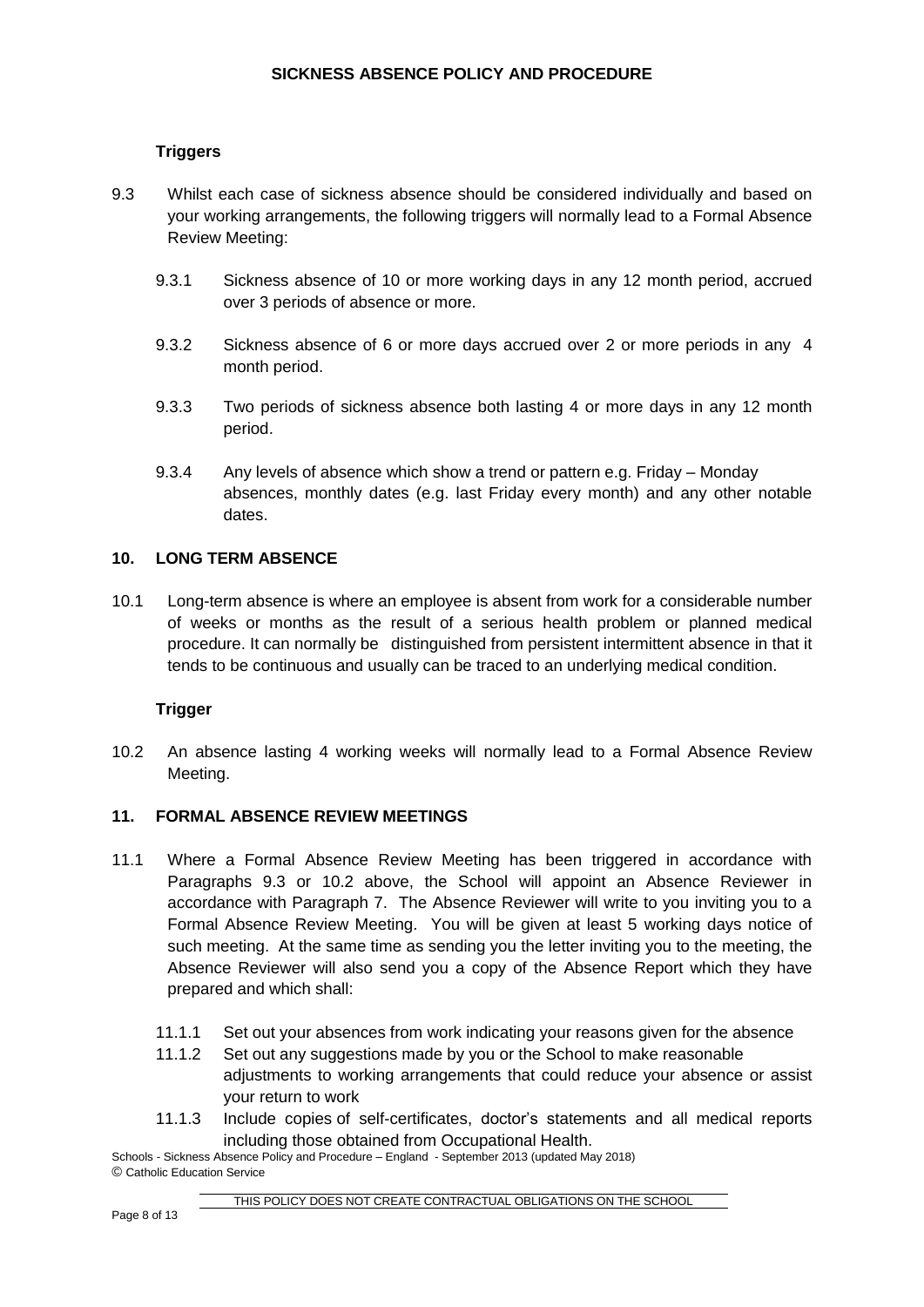- 11.1.4 state that one of the possible outcomes of the procedure could be the termination of your employment where this applies.
- 11.2 At a Formal Absence Review Meeting you will have the opportunity to:
	- 11.2.1 Present any medical evidence in your possession
	- 11.2.2 Make reasonable suggestions about managing your return to work including any phased return to work, change or reduction of duties and/or working hours
	- 11.2.3 Make suggestions of other reasonable adjustments that could be made

# **12. FORMAL RESPONSES**

- 12.1 The Absence Reviewer will confirm the outcome of the Formal Absence Review Meeting in writing within 5 working days of the date of such meeting. The Absence Reviewer may, in addition to making an Occupational Health referral, make the following formal responses:
	- 12.1.1 Reasonable adjustments to working arrangements

These will vary on a case by case basis depending on the medical condition identified.

- 12.1.2 A First Written Caution
	- 12.1.2.1 In the context of a persistent intermittent absence this is a caution that if you are absent from work for two or more days in the period of the next six months you will be at risk of a Final Written Caution.
	- 12.1.2.2 In the context of a long term sickness absence this is a caution that if you are not fully back to work within between 4-12 working weeks there will be a further Formal Absence Review Meeting. The precise number of working weeks will be set by reference to the available medical evidence.

#### 12.1.3 A Final Written Caution

- 12.1.3.1 In the context of a persistent intermittent absence this is a caution that if you are absent from work at all in the period of the next six months you will be at risk of dismissal.
- 12.1.3.2 In the context of long term sickness absence this is a caution that if you are not fully back to work within between 4-12 working weeks you will be referred to the Final Absence Reviewer in accordance with Paragraph 9 which could lead to dismissal. The precise number of working weeks will be set by reference to the available medical evidence.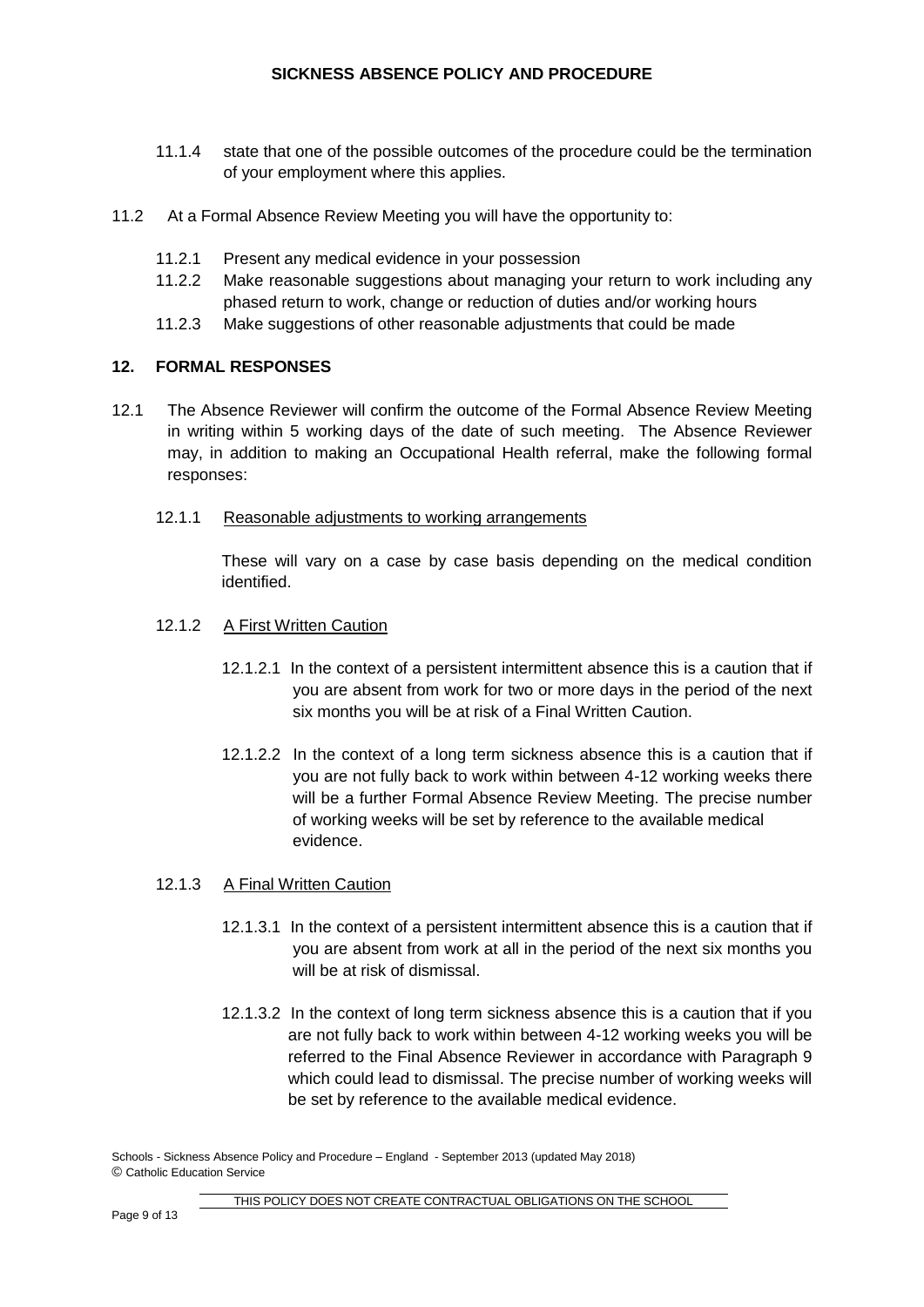12.2 The Final Absence Reviewer may (in addition to the responses available to the Absence Reviewer) make the following responses:

#### 12.2.1 Dismissal with Notice

In coming to such a decision in relation to a case of **persistent intermittent absence** the Final Absence Reviewer will consider:

- (a) The total absence and pattern of absence
- (b) The available medical prognosis
- (c) Advice from Occupational Health
- (d) The reasons advanced for the absence
- (e) How long the employee has worked for the School
- (f) Is the job a key job? If so, how long can the School effectively function without that contribution?
- (g) The additional demands the persistent intermittent absence has generated for other employees and the School
- (h) Whether other reasonable adjustments have been considered
- (i) Whether other reasonable adjustments have been made and, if so, whether they were effective
- 12.2.2 In coming to such a decision in relation to a case of **long term absence** the Final Absence Reviewer will consider:
	- (a) The available medical prognosis
	- (b) Advice from Occupational Health
	- (c) Is complete recovery likely and, if so, when?
	- (d) How long the employee has worked for the School
	- (e) Is the job a key job? If so, how long can the School effectively function without that contribution?
	- (f) The additional demands the absence has generated for other employees and the School
	- (g) Whether alternative employment or a transfer is available, suitable and acceptable
	- (h) Whether ill-health retirement has been explored
	- (i) Whether other reasonable adjustments have been considered
	- (j) Whether other reasonable adjustments have been made and, if so, whether they were effective
- 12.2.3 In a case where your employment is terminated, the Final Absence Reviewer will recommend to the Governing Body that your employment is terminated in accordance with your contract of employment, and the Governing Body will take appropriate steps to terminate your employment.
- 12.3 In the event that your employment is terminated in accordance with Paragraph 12.2.3 above: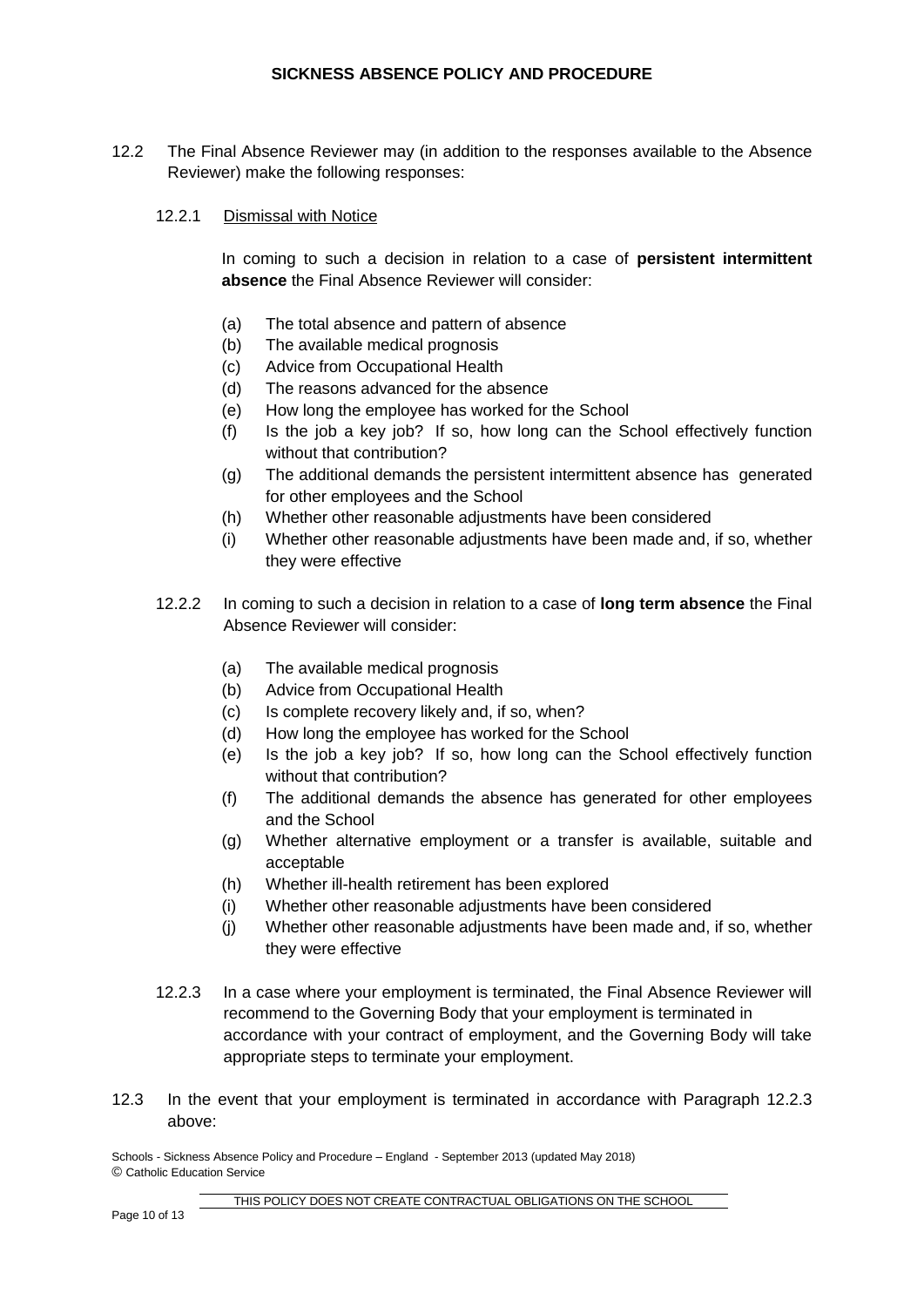# **SICKNESS ABSENCE POLICY AND PROCEDURE**

- 12.3.1 If your contract of employment contains a garden leave clause the Governing Body may exercise that clause so that you are not required to attend the School during your notice period but remain employed and so bound by the terms of your contract of employment until the expiry of the notice period; or
- 12.3.2 If your contract of employment contains a payment in lieu of notice clause the Governing Body may exercise that clause to bring your contract to an end with immediate effect.
- 12.4 You may appeal against a First Written Caution or a Final Written Caution by writing to the Clerk within 5 working days of being sent the relevant caution.
- 12.5 You may appeal against a dismissal with notice by writing to the Clerk within 10 working days of being sent the notification of termination.
- 12.6 Any appeal letter lodged in accordance with Paragraphs 12.4 or 12.5 above must set out the grounds of your appeal in detail.
- 12.7 The fact of the appeal does not delay the commencement of any period under any caution or of any notice period.
- 12.8 Any appeal should normally be heard within 20 working days of the Clerk receiving your appeal letter.
- 12.9 The Appeal Manager is not required to hear oral evidence and may rely on written evidence.
- 12.10 If the Appeal Manager does decide to hear oral evidence, you will be given an opportunity to comment on it either by (a) attending the meeting or (b) reviewing the notes of that oral evidence after the meeting (if you were not present at the meeting where such oral evidence was given). In the event of (b) you must provide any response to the notes of the oral evidence within 5 working days of receipt of the same.
- 12.11 The Appeal Manager will confirm the outcome of the Appeal Meeting in writing to you within 5 working days of the date of the Appeal Meeting. The decision of the Appeal Manager is final and there will be no further right of appeal. The outcomes of the Appeal Meeting are that:

(a) the Appeal Manager may uphold the decision of the Final Absence Reviewer; or (b) the Appeal Manager may uphold the employee's appeal and refer the matter back to the Final Absence Reviewer for reconsideration.

#### **13. GOVERNORS' PANELS**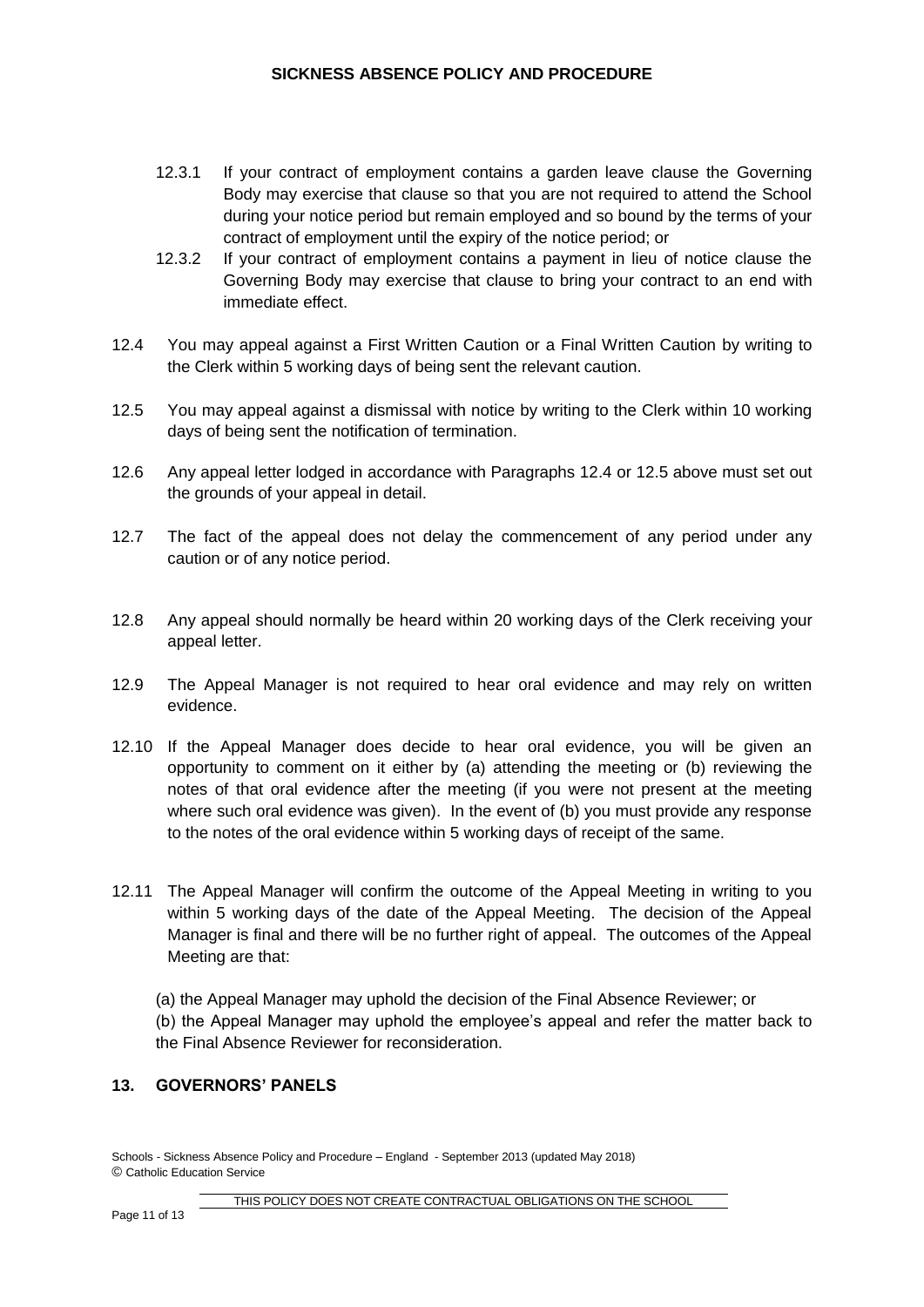- 12.1 Governors' Absence and Appeal Panels shall comprise three non-staff Governors not previously involved in the matter and shall not comprise the Chair or Vice-Chair unless there are insufficient numbers of non-staff Governors not previously involved in the matter, in which case the Chair and/or Vice—Chair may be appointed to a Governors' Absence or Appeal Panel.
- 12.2 In the event that there are insufficient numbers of Governors available to participate in a Governors' Absence or Appeal Panel, the Governing Body may appoint associate members to solely participate in the appropriate Governors' Absence or Appeal Panel on the recommendation of the Diocesan Schools Commission.

#### **14. COMPANION**

- 13.1 If you are the subject of any Formal Absence Review Meeting and subsequent appeals, you may be accompanied by a Companion.
- 13.2 You must let the relevant Reviewer or Manager know who your Companion will be at least one working day before the relevant meeting.
- 13.3 If you have any particular reasonable need, for example, because you have a disability, you can also be accompanied by a suitable helper.
- 13.4 Your Companion can address the meeting in order to:
	- (a) put your case;
	- (b) sum up your case;
	- (c) respond on your behalf to any view expressed at the meeting; and
	- (d) Ask questions on your behalf
- 13.5 Your Companion can also confer with you during the meeting.
- 13.6 Your Companion has no right to:
	- (a) answer questions on your behalf;
	- (b) address the meeting if you do not wish it; or
	- (c) prevent you from explaining your case.
- 13.7 Where you have identified your Companion and they have confirmed in writing to the relevant Reviewer or Manager that they cannot attend the date or time set for the meeting, the relevant person will not usually postpone the meeting for a period in excess of five working days from the date set by the School to a date or time agreed with your Companion provided that it is reasonable in all the circumstances. Should your Companion subsequently be unable to attend the Formal Absence Review Meeting, it may be held in their absence or written representations will be accepted.

# **15. TIMING OF MEETINGS**

Meetings under this procedure may: